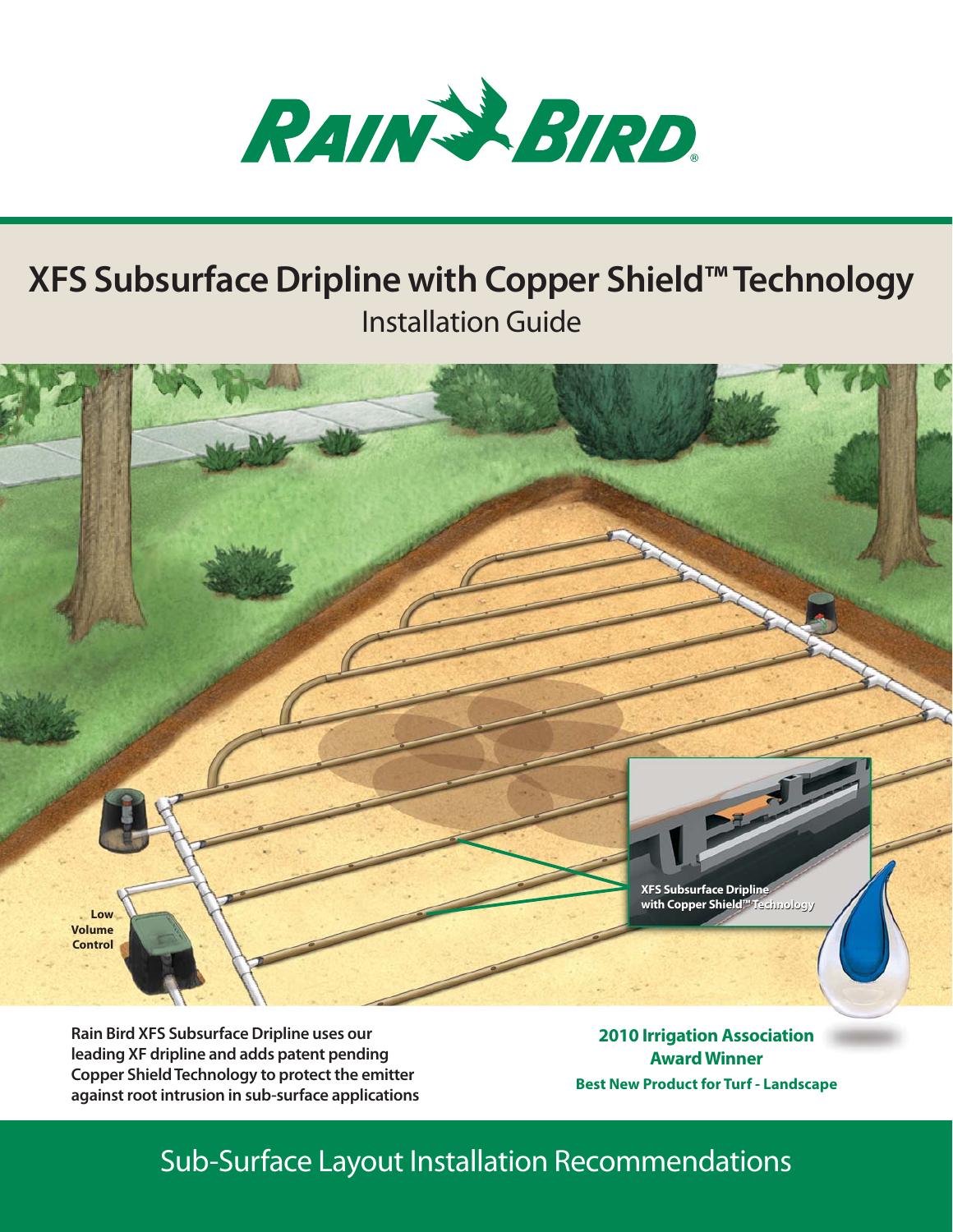#### **1. WHAT IS YOUR SOIL TYPE?**

| Soil Infiltration Rates in Inches per Hour |               |               |               |  |                         |               | Soil Infiltration Rates in CM per Hour : |               |
|--------------------------------------------|---------------|---------------|---------------|--|-------------------------|---------------|------------------------------------------|---------------|
| <b>Percent of Slope</b>                    | Clay          | Loam          | Sand          |  | <b>Percent of Slope</b> | Clav          | Loam                                     | <b>Sand</b>   |
| $0\% - 4\%$                                | $0.13 - 0.44$ | $0.44 - 0.88$ | $0.88 - 1.25$ |  | $0\% - 4\%$             | $0.33 - 1.12$ | $1.12 - 2.24$                            | $2.24 - 3.18$ |
| $5\% - 8\%$                                | $0.1 - 0.35$  | $0.35 - 0.7$  | $0.7 - 1$     |  | 5% - 8%                 | $0.25 - 0.89$ | $0.89 - 1.78$                            | $1.78 - 2.54$ |

**Note:** As the slope increases, infiltration rates will continue to decrease. These values are derived from USDA information.





These illustrations show water movement in a sub-surface application. These guidelines apply to on-surface as well as sub-surface installations.

## **2. SELECT EMITTER FLOW RATE AND SPACING**

| <b>XF Series Dripline Recommendations (English)</b> |               |                   |             | <b>XF Series Dripline Recommendations (Metric)</b> |               |               |              |  |  |
|-----------------------------------------------------|---------------|-------------------|-------------|----------------------------------------------------|---------------|---------------|--------------|--|--|
| <b>Soil Type</b>                                    | Clav          | Loam              | Sand        | <b>Soil Type</b>                                   | <b>Clay</b>   | Loam          | <b>Sand</b>  |  |  |
| Emitter Flow Rate (gallons per hour)                | $0.6$ qph     | $0.6$ gph/0.9 gph | $0.9$ qph   | Emitter Flow Rate (liters per hour)                | 2.3           | $2.3 - 3.4$   | 3.4          |  |  |
| <b>Emitter Spacing</b>                              | 24"           | 18″               | 12''        | <b>Emitter Spacing (meters)</b>                    | 0.61          | 0.45          | 0.3          |  |  |
| XF Series Dripline Lateral Spacing                  | $18'' - 24''$ | $16'' - 22''$     | $12" - 18"$ | XF Series Dripline Lateral Spacing (meters)        | $0.45 - 0.61$ | $0.41 - 0.56$ | $0.3 - 0.45$ |  |  |

**Note:**These are general guidelines, field conditions may require modification to emitter flow rate, emitter spacing and lateral spacing. XF Series Dripline is to be installed at a depth of 4"-6" (10.2 - 15.24 cm) in sub-surface and groundcover applications. XF Series Dripline may also be installed on-surface under mulch in shrub and groundcover applications.

#### **Burial Depth**

- Turfgrass Applications: Recommended burial depth of 4, 5, or 6"
- Shrub and Groundcover Applications:
	- 1. On-surface under mulch

2. Sub-surface to a depth of 4, 5, or 6"

#### **Irrigation Efficiency**

- Sub-surface dripline efficiency will be over 90% for well-designed and installed zones
- Water applied by a grid of sub-surface dripline is transfered through the soil without the affect of wind and evaporation

#### **"Cycle and Soak" or "Pulse" Irrigation**

- Use the recommended flow rate emitter and spacing for the soil type in your application
- Use "Cycle and Soak"or pulse irrigation with short run times separated by at least one hour
- Clay soils, slopes or non-uniform soils may require more cycles that are shorter, or a longer soak interval

### **3. SELECT THE APPLICATION RATE BASED ON EMITTER CHOICE FROM STEP #2 ABOVE**

|                                  | <b>Lateral Row Spacing (in Inches)</b> |      |      |      |                                        |      | <b>Lateral Row Spacing (in Centimeters)</b> |      |      |      |      |                                  |      |      |      |                                  |      |      |      |      |      |      |      |
|----------------------------------|----------------------------------------|------|------|------|----------------------------------------|------|---------------------------------------------|------|------|------|------|----------------------------------|------|------|------|----------------------------------|------|------|------|------|------|------|------|
| <b>Emitter</b><br><b>Spacing</b> | 12''                                   | 13'' | 14'' | 15'' | 16''                                   | 17'' | 18''                                        | 19'' | 20'' | 22"  | 24'' | <b>Emitter</b><br><b>Spacing</b> | 30   | 33   | 36   | 38                               | 41   | 43   | 46   | 48   | 51   | 56   | 61   |
|                                  |                                        |      |      |      | 0.6 GPH Emitter Flow (Inches per hour) |      |                                             |      |      |      |      | 2.3 LPH Emitter Flow (cm per hr) |      |      |      |                                  |      |      |      |      |      |      |      |
| 12''                             | 0.96                                   | 0.89 | 0.83 | 0.77 | 0.72                                   | 0.68 | 0.64                                        | 0.61 | 0.58 | 0.53 | 0.48 | 30cm                             | 2.44 | 2.26 | 2.11 | 1.96                             | 1.83 | 1.73 | 1.63 | 1.55 | 1.47 | 1.35 | 1.22 |
| 18''                             | 0.64                                   | 0.59 | 0.55 | 0.51 | 0.48                                   | 0.45 | 0.43                                        | 0.4  | 0.39 | 0.35 | 0.32 | <b>46cm</b>                      | 1.63 | 1.50 | 1.40 | 1.30                             | 1.22 | 1.14 | 1.09 | 1.02 | 0.99 | 0.89 | 0.81 |
| 24''                             | 0.48                                   | 0.44 | 0.41 | 0.39 | 0.36                                   | 0.34 | 0.32                                        | 0.3  | 0.29 | 0.26 | 0.24 | <b>61cm</b>                      | 1.22 | 1.12 | 1.04 | 0.99                             | 0.91 | 0.86 | 0.81 | 0.76 | 0.74 | 0.66 | 0.61 |
|                                  |                                        |      |      |      | 0.9 GPH Emitter Flow (Inches per hour) |      |                                             |      |      |      |      |                                  |      |      |      | 3,4 LPH Emitter Flow (cm per hr) |      |      |      |      |      |      |      |
| 12''                             | 1.44                                   | 1.33 | 1.24 | 1.16 | 1.08                                   | 1.02 | 0.96                                        | 0.91 | 0.87 | 0.79 | 0.72 | 30cm                             | 3.66 | 3.38 | 3.15 | 2.95                             | 2.74 | 2.59 | 2.44 | 2.31 | 2.21 | 2.01 | 1.83 |
| 18''                             | 0.96                                   | 0.89 | 0.83 | 0.77 | 0.72                                   | 0.68 | 0.64                                        | 0.61 | 0.58 | 0.53 | 0.48 | <b>46cm</b>                      | 2.44 | 2.26 | 2.11 | 1.96                             | 1.83 | 1.73 | 1.63 | 1.55 | 1.47 | 1.35 | 1.22 |
| 24''                             | 0.72                                   | 0.67 | 0.62 | 0.58 | 0.54                                   | 0.51 | 0.48                                        | 0.46 | 0.43 | 0.39 | 0.36 | 61cm                             | 1.83 | 1.70 | 1.57 | 1.47                             | 1.37 | 1.30 | 1.22 | 1.17 | 1.09 | 0.99 | 0.91 |

At this point the emitter flow rate and spacing between emitters and rows has been selected. Use the tables to determine the overall water application rate for the turf area.

or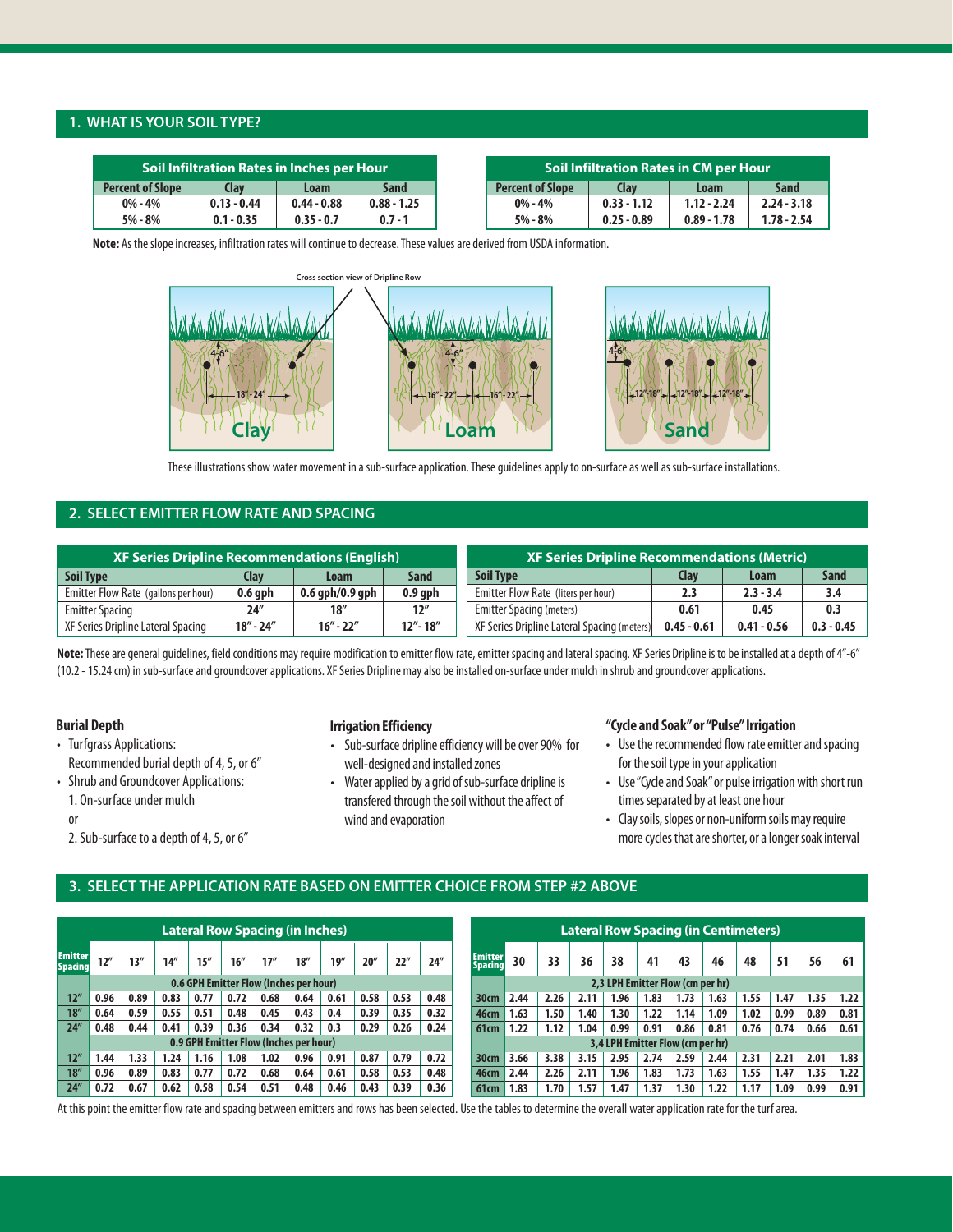#### **4. DETERMINE MAXIMUM LATERAL LENGTHS (FEET)**

| <b>XFS Dripline Maximum Lateral Lengths (Feet)</b> |     |                                          |                                          |     |                                          |     |  |  |  |  |  |  |
|----------------------------------------------------|-----|------------------------------------------|------------------------------------------|-----|------------------------------------------|-----|--|--|--|--|--|--|
|                                                    |     | 12" Spacing<br><b>Nominal flow (GPH)</b> | 18" Spacing<br><b>Nominal flow (GPH)</b> |     | 24" Spacing<br><b>Nominal flow (GPH)</b> |     |  |  |  |  |  |  |
| <b>PSI</b>                                         | 0.6 | 0.9                                      | 0.6                                      | 0.9 | 0.6                                      | 0.9 |  |  |  |  |  |  |
| 15                                                 | 273 | 155                                      | 314                                      | 250 | 424                                      | 322 |  |  |  |  |  |  |
| 20                                                 | 318 | 169                                      | 353                                      | 294 | 508                                      | 368 |  |  |  |  |  |  |
| 30                                                 | 360 | 230                                      | 413                                      | 350 | 586                                      | 414 |  |  |  |  |  |  |
| 40                                                 | 395 | 255                                      | 465                                      | 402 | 652                                      | 474 |  |  |  |  |  |  |
| 50                                                 | 417 | 285                                      | 528                                      | 420 | 720                                      | 488 |  |  |  |  |  |  |
| $60*$                                              | 460 | 290                                      | 596                                      | 455 | 780                                      | 514 |  |  |  |  |  |  |

\* When using 17mm insert fittings with design pressure over 50psi, it is recommended that stainless steel clamps be installed on each fitting.

#### **5. CONVERSION FROM GPH TO GPM**

| <b>XF Series Dripline Flow (per 100 feet)</b> |                        |                 |            |            |  |  |  |  |  |  |  |
|-----------------------------------------------|------------------------|-----------------|------------|------------|--|--|--|--|--|--|--|
| <b>Emitter Spacing</b>                        | <b>0.6 GPH Emitter</b> | 0.9 GPH Emitter |            |            |  |  |  |  |  |  |  |
| <b>Inches</b>                                 | <b>GPH</b>             | <b>GPM</b>      | <b>GPH</b> | <b>GPM</b> |  |  |  |  |  |  |  |
| 12''                                          | 61.00                  | 1.02            | 92.00      | 1.53       |  |  |  |  |  |  |  |
| 18''                                          | 41.00                  | 0.68            | 61.00      | 1.02       |  |  |  |  |  |  |  |
| 24"                                           | 31.00                  | 0.52            | 46.00      | 0.77       |  |  |  |  |  |  |  |

#### **6. PROPER CONTROL ZONE FOR THE APPLICATION**

| <b>XFS Dripline Maximum Lateral Lengths (Meters)</b> |                                             |      |       |                                             |                                             |       |  |  |  |  |  |  |
|------------------------------------------------------|---------------------------------------------|------|-------|---------------------------------------------|---------------------------------------------|-------|--|--|--|--|--|--|
|                                                      | 30.5cm Spacing<br><b>Nominal flow (LPH)</b> |      |       | 45.7cm Spacing<br><b>Nominal flow (LPH)</b> | 61.0cm Spacing<br><b>Nominal flow (LPH)</b> |       |  |  |  |  |  |  |
| <b>Bar</b>                                           | .06                                         | .09  | .06   | .09                                         | .06                                         | 0.9   |  |  |  |  |  |  |
| 1.03                                                 | 83.2                                        | 47.2 | 95.7  | 76.2                                        | 129.2                                       | 98.2  |  |  |  |  |  |  |
| 1.4                                                  | 96.9                                        | 51.5 | 107.6 | 89.6                                        | 154.8                                       | 112.2 |  |  |  |  |  |  |
| 2.1                                                  | 109.7                                       | 70.1 | 125.9 | 106.7                                       | 178.6                                       | 123.2 |  |  |  |  |  |  |
| 2.8                                                  | 120.4                                       | 77.7 | 141.7 | 122.5                                       | 198.7                                       | 144.5 |  |  |  |  |  |  |
| 3.5                                                  | 127.1                                       | 86.9 | 160.9 | 128.0                                       | 219.5                                       | 148.7 |  |  |  |  |  |  |
| $4.14*$                                              | 140.2                                       | 88.4 | 181.7 | 138.7                                       | 237.7                                       | 156.7 |  |  |  |  |  |  |

\* When using 17mm insert fittings with design pressure over 3.5 bar, it is recommended that stainless steel clamps be installed on each fitting.

| <b>XF Series Dripline Flow (per 100 Meters)</b>  |       |       |        |       |  |  |  |  |  |  |
|--------------------------------------------------|-------|-------|--------|-------|--|--|--|--|--|--|
| 2.31 L/Hr<br>3.41 L/Hr<br><b>Emitter Spacing</b> |       |       |        |       |  |  |  |  |  |  |
| <b>Meters</b>                                    | L/Hr  | L/Min | L/Hr   | L/Min |  |  |  |  |  |  |
| 0.30                                             | 757.9 | 12.6  | 1136.7 | 18.94 |  |  |  |  |  |  |
| 0.46                                             | 502.2 | 8.37  | 741.3  | 12.36 |  |  |  |  |  |  |
| 0.61                                             | 378.7 | 6.31  | 559.0  | 9.32  |  |  |  |  |  |  |

**Commerical High Flow: 15–40 gpm XCZ-150-PRB-COM**

| <b>Control Zone Selection Chart</b> |                                        |                               |                                          |                                              |                                                      |                                           |  |  |  |  |
|-------------------------------------|----------------------------------------|-------------------------------|------------------------------------------|----------------------------------------------|------------------------------------------------------|-------------------------------------------|--|--|--|--|
| Model                               | <b>Size</b>                            | <b>Flow</b><br>Range<br>(qpm) | <b>Inlet</b><br><b>Pressure</b><br>(psi) | <b>Valve</b>                                 | <b>Filter</b>                                        | <b>Outlet</b><br><b>Pressure</b><br>(psi) |  |  |  |  |
|                                     | <b>COMMERCIAL HIGH FLOW: 15-40 gpm</b> |                               |                                          |                                              |                                                      |                                           |  |  |  |  |
| XCZ-PBR-150-COM                     | $11/2''$ x 2<br>$\omega$ 1"            | $15 - 40$                     | 20-150                                   | <b>150-PESB</b>                              | 1" Ouick-Check<br><b>Basket Filter (2)</b>           | 40                                        |  |  |  |  |
|                                     |                                        |                               |                                          | <b>COMMERCIAL MEDIUM PLUS FLOW: 3-20 gpm</b> |                                                      |                                           |  |  |  |  |
| XCZ-PRB-100-COM                     | $1''$ x $1''$                          | $3 - 20$                      | 20-150                                   | <b>100-PESB</b>                              | 1" Ouick-Check<br><b>Basket Filter</b>               | 40                                        |  |  |  |  |
|                                     |                                        |                               |                                          |                                              | RESIDENTIAL / LIGHT COMMERCIAL MEDIUM FLOW: 3-15 gpm |                                           |  |  |  |  |
| $X$ CZ-100-PRF $**$                 | $1''$ x $1''$                          | $3 - 15$                      | 20-120                                   | 100-DV                                       | *1" Pressure                                         | 40                                        |  |  |  |  |
| XACZ-100-PRF                        | $1''$ x $1''$                          | $3 - 15$                      | 20-120                                   | 100-ASVF                                     | * 1" Pressure                                        | 40                                        |  |  |  |  |
|                                     |                                        |                               |                                          |                                              | RESIDENTAIL / LIGHT COMMERCIAL LOW FLOW: 0.2-5 gpm   |                                           |  |  |  |  |
| <b>XCZ-075-PRF</b>                  | $3/4''$ x $3/4''$                      | $0.2 - 5$                     | 20-120                                   | <b>LFV-075</b>                               | *3/4" Pressure                                       | 30                                        |  |  |  |  |
| XACZ-075-PRF                        | $3/4''$ x $3/4''$                      | $0.2 - 5$                     | 20-120                                   | <b>ASV-LF-075</b>                            | *3/4" Pressure                                       | 30                                        |  |  |  |  |
| <b>XCZ-LF-100-PRF</b>               | $1''$ x $3/4''$                        | $0.2 - 5$                     | 20-120                                   | <b>LFV-100</b>                               | *3/4" Pressure                                       | 30                                        |  |  |  |  |

\* Pressure-Regulating RBY Filter

\*\* Available with BSP threads

#### **RAIN BIRD FITTINGS, CONNECTORS AND ACCESSORIES**